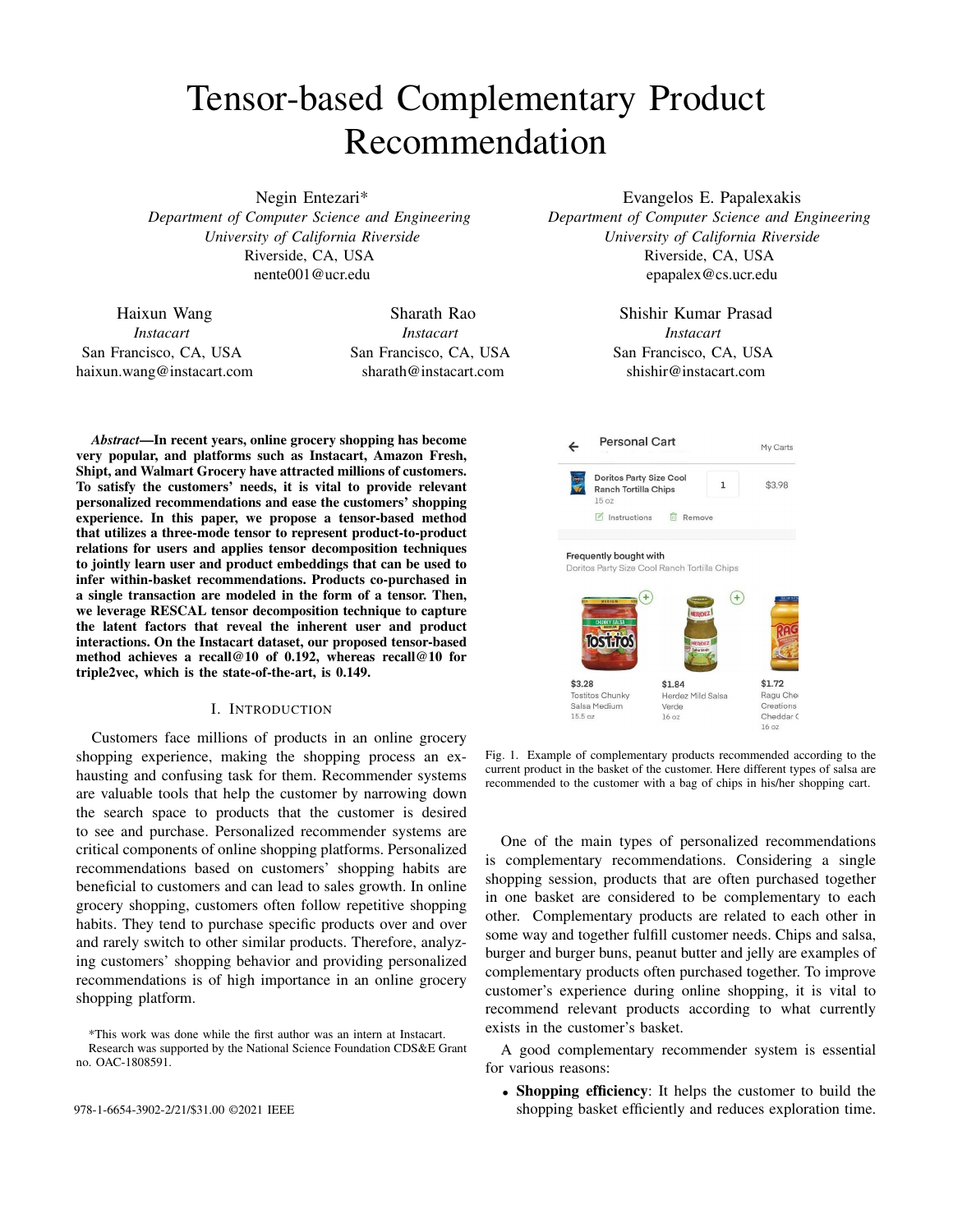They can quickly find the relevant products from the recommendation list, instead of having to search for them. Thus, this can help customers save time. According to Instacart platform, on average, it takes about 45 minutes to build a basket. By providing relevant and personalized recommendations, this time can be reduced and the shopping process will get more convenient for the customer.

- Novel product recommendation: Novel products for a customer are those that the customer has never purchased before. Sometimes, customers have no idea about what could be complementary to the products in their basket. Such basket-contextual, personalized recommendations can help customers discover novel products, especially at the end of the shopping process.
- Business growth: From a business perspective, novel product purchases can help to increase the basket size of the customer and generates incremental Gross Merchandise Value (GMV). Moreover, customers who have a seamless experience are highly likely to come back for future shopping.

This paper introduces a tensor-based method to address the complementary recommendation problem in online grocery shopping. Tensor is used to represent products co-purchased by customers and tensor decomposition techniques are used to find product and customer embeddings in low-dimensional space. In the next step, the embeddings are used to score products with respect to the current basket of the customer and products with the highest scores are recommended as complementary to the current basket. Tensor-based recommender systems have shown great success by considering multiple aspects of data and incorporating additional information such as context. Tensor modeling and factorization learns a joint representation of the items and the context, which has been shown to result in richer representations that can provide better estimation for missing ratings/scores [\[1\]](#page-6-0).

Our contributions are as follows:

- 1) Novel tensor-based formulation: We introduce a tensorbased method that represents complementary product pairs in the form of a three-mode tensor and we use tensor decomposition techniques to infer product and user embeddings.
- 2) Efficient Solution: We consider mini-batch tensors that allow parallel and sequential tensor decomposition to handle large-scale datasets.

The rest of this paper is organized as follows. In Section [II](#page-1-0) we discuss related work. We introduce our proposed method in Section [III](#page-2-0) and provide experimental results in Section [IV.](#page-4-0) Finally, in Section [V](#page-5-0) we offer conclusions and discuss future work.

## II. RELATED WORK

# <span id="page-1-0"></span>*A. Frequent Purchase Mining*

In the field of complementary product recommendation, one basic and trivial method is to recommend products according to their frequency of purchase [\[2\]](#page-6-1). In a non-personalized recommendation task, most frequently purchased products by

all customers are recommended to the user, whereas in a personalized task, most frequently bought products by the current user are recommended to him/her. In both cases, recommended products ignore the current basket content.

# *B. Collaborative Filtering and Matrix Factorization*

Many of the recent work use collaborative filtering and matrix factorization techniques to model user-product and product-product relationships. Basket-sensitive Factorization Machine (BFM) and constrained BFM (CBFM) methods use a combination of matrix factorization and association rules to provide complementary recommendations [\[3\]](#page-6-2). Collaborative filtering and matrix factorization technique only consider useritem interactions and do not take advantage of additional information available such as product/user features and contextual information. However, tensor-based recommender systems are able to incorporate this additional information and improve the performance of the recommendation. When there is an inherent structure between the interactions, then unfolding that structure may not be efficient in terms of our ability to learn a good representation with the given amount of data. This observation has also been shown in non-factorization-based scenarios where structure is not ignored and helps learn better recommenders [\[4\]](#page-6-3). Powerful recommender systems also consider contextual features and matrix factorization techniques only consider first-order interaction of users and items and ignore the additional contextual features that can improve personalized recommendation. For instance, considering contextual information such as time and location lead to stronger recommendations [\[5\]](#page-6-4), while matrix factorization methods cannot be easily adapted to leverage such information.

## *C. Representation Learning*

Another group of studies use popular word representation learning techniques in NLP, like skip-gram, to generate product recommendations. Liang et al. [\[6\]](#page-6-5) combined matrix factorization and word2vec item embeddings to learn product recommendations. Item2vec [\[7\]](#page-6-6) is an extension of word2vec that infers item-item relations by learning items representations in a low-dimensional space. Prod2vec [\[8\]](#page-6-7) is another method in this category that learns product representations from user purchase histories. An important characteristic of a complementary recommender system is to jointly learn product-product and user-product relations, and the aforementioned methods fail in this aspect . In a three-mode tensor representation where one aspect is product-product relationships and another aspect is user-product interactions, tensor decomposition provides latent factors that capture the hidden structure of data by jointly optimizing on both aspects. For instance, in a three-mode tensor, tensor factorization's objective is as follows:

$$
\underset{A,B,C}{minimize} \|\underline{\mathbf{X}} - [A,B,C]\|_{F}^{2} \tag{1}
$$

where  $A$ ,  $B$ , and  $C$  are latent factor matrices derived from the tensor factorization and the factor matrices that minimize the objective function are learned at the same time.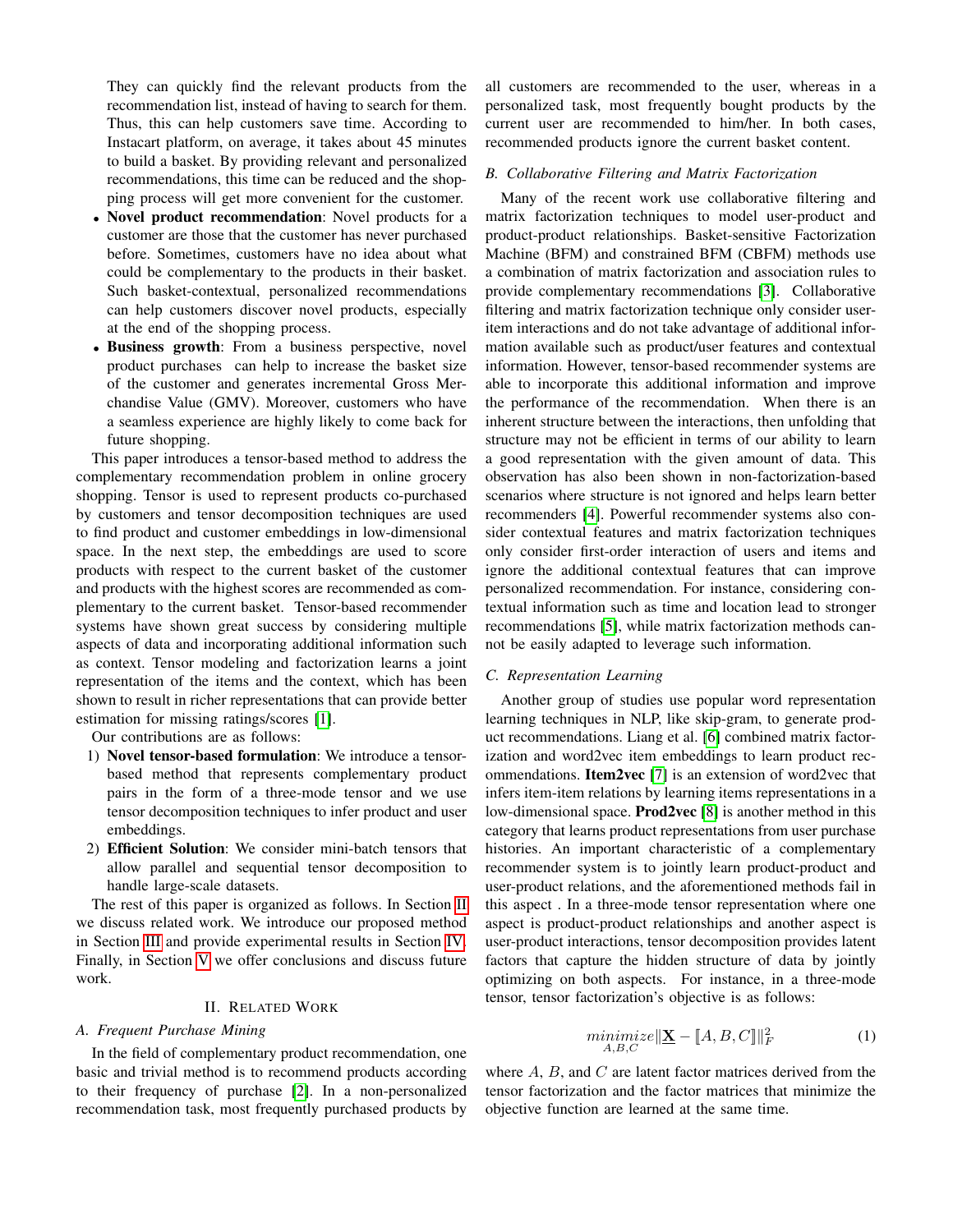One of the state-of-the-art methods in complementary product recommendation is the triple2vec method [\[9\]](#page-6-8). This method also utilizes skip-gram embedding learning framework. Triple2vec performs Skip-gram with negative sampling over (product i, product j, user u) triples. Two products copurchased in a basket by a user form a triple. Triples are used to generate product and user embeddings. Triple2vec inference time increases with basket size. To address this problem, RTT2vec (Real-Time Triple2vec) [\[10\]](#page-6-9) was proposed by Mantha et al. that transforms inference into a similarity search problem and improves the inference time by utilizing approximate nearest neighbor indexing methods such as AN-NOY, Faiss, and ScaNN [\[11\]](#page-6-10), [\[12\]](#page-6-11), [\[13\]](#page-6-12).

#### *D. Tensor-based Recommenders*

Tensor-based methods can be considered as an extension of matrix factorization recommender system . In matrix factorization, we are dealing with 2-dimensional data, while in tensor factorization techniques, data is represented in higher dimensions ( $\geq$  3). Tensor-based methods are able to analyze multiple aspects of data simultaneously and jointly. Matrix factorization models extract user-product interactions, while tensors are able to capture multi-aspect interactions. Tensors are great tools to represent multidimensional data and by considering multiple aspects of data into decomposition, they have been successful in recommender systems [\[5\]](#page-6-4), [\[14\]](#page-6-13), [\[15\]](#page-6-14), [\[16\]](#page-6-15). In this paper, we leverage the multi-aspect property of tensors to model product-product interaction within each basket for different users as a three-mode tensor. Decomposing this tensor allows us to find latent components that reveal product-product and user-product interaction to infer personalized complementary recommendations.

# III. PROPOSED METHOD

# <span id="page-2-0"></span>*A. Tensor decomposition to learn product and user embeddings*

Let  $P = \{p_1, p_2, ..., p_M\}$  be the set of M products and  $U = \{u_1, u_2, ..., u_N\}$  be the set of N users. Given  $B_u \subset P$ , the set of products in the current basket of user  $u \in U$ , the goal of complementary product recommendation is to recommend top-k products  $R = \{p_1^*, p_2^*, ..., p_k^*\}$  such that  $p_j^* \notin B_u$ . Theses  $p_j^*$  products are considered complementary to products in the current basket  $B_u$ .

To model complementary products, we consider product-toproduct relationships for each user . Representing product-toproduct relationships per user allows us to provide personalized complementary recommendations. Two products that are always purchased together by a user may not be complementary for another user. For instance, user A mostly purchases chips and salsa, but user  $B$  purchases chips and guacamole most of the time. If we only consider global product-toproduct relationships, complementary recommendations may be compatible with the need of the majority of users, but it does not fulfill the needs of users who do not behave like others and have their own preferences. For instance, assume most of the users consume meat, but there are small number of users who are vegetarian. By only considering the global product-to-product relations, we ignore the minority group. However, someone who is vegetarian does not want to see meat recommendations. Therefore, we require to capture the behavior of each user separately and recommend products compatible with their shopping profile. We represent this information in the form of a three-mode tensor (three-dimensional array)  $X$ . In this paper, A tensor is denoted by an underlined bold uppercase. Next, we learn product and user embeddings using tensor decomposition techniques. The idea behind tensor factorization is to represent users and products in a lowerdimensional space. Each element of the three-mode tensor X represents the number of times two products have been purchased together by a user:

$$
\underline{\mathbf{X}}(i,j,k) = c_{ijk}; \quad p_i, p_j \in P \text{ and } u_k \in U \tag{2}
$$

where  $c_{ijk}$  is the number of times that user  $u_k$  has purchased two products  $p_i$  and  $p_j$  together.

To capture complementary relationships between products, we need to track products that are co-purchased in a single basket. Traditional matrix factorization methods ignore such information and only consider user-product interactions. To better elaborate the difference between matrix and tensor representations, consider the following example. Given 3 users  $u_A$ ,  $u_B$ , and  $u_c$ , assume the following transactions for them:

- User  $u_A$  performs one transaction:
	- Hot dog, hot dog buns, coke, and mustard
- User  $u_B$  performs the following three transactions separately:
	- Basket #1: Hot dog and hot dog buns
	- Basket #2: Coke
	- Basket #3: Mustard
- User  $u_C$  performs a single transaction:
- Hot dog, hot dog buns, and mustard

Fig. [2](#page-3-0) shows matrix vs. tensor representation corresponding to the aforementioned example. Using the matrix representation, users  $u_A$  and  $u_B$  are exactly similar because they have purchased the same products. However, using the tensor representation, users  $u_A$  is more similar to  $u_C$  than user  $u_B$ , and this is what we expect as users  $u_A$  and  $u_B$  have performed similar transactions. Classical matrix factorization methods predict the probability of recommending an item given a user  $(P(item|user)$ , whereas for the task of complementary recommendation, we are interested in computing the probability of recommending an item given a user and their current basket  $(P(item|user, basket)).$ 

Traditional and popular tensor decomposition like CANDE-COMP/PARAFAC (CP) [\[17\]](#page-6-16) and Tucker [\[18\]](#page-6-17) generate three different latent matrices corresponding to each mode of the tensor. Here, in our problem, the first two modes of tensor X are identical and corresponds to products. Therefore, we only require two of the latent factor matrices. Tucker-2 is a restricted form of Tucker decomposition in which two of the factor matrices are equal. Another decomposition technique that can be applied to our problem is RESCAL [\[19\]](#page-6-18). RESCAL has been used to learn the inherent structure of relational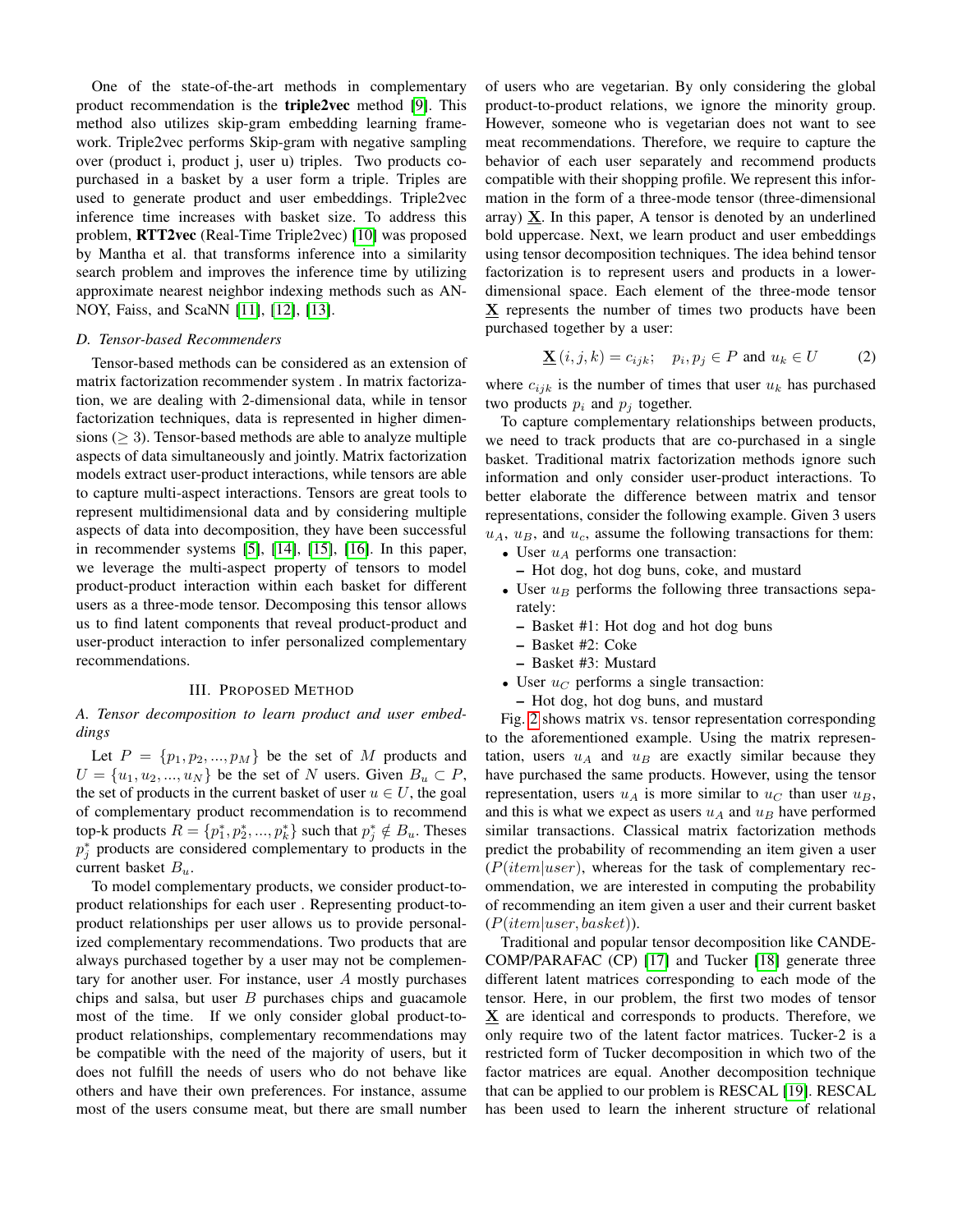

Fig. 2. (a) Matrix representation vs. (b) Tensor representation of transactions data.

data. Here, we are also interested in learning the relationship between products purchased together and RESCAL tensor decomposition method is able to capture this type of relationship between products. Interested readers may refer to [\[20\]](#page-6-19), [\[21\]](#page-6-20) for a detailed comparison of tensor decomposition techniques.

Fig. [3](#page-3-1) shows the RESCAL decomposition of user-product tensor X. RESCAL decomposition can be formulated as follows:

$$
\underline{\mathbf{X}} \approx A \underline{\mathbf{R}} A^T \tag{3}
$$

$$
\underline{\mathbf{X}}_k = A \underline{\mathbf{R}}_k A^T \tag{4}
$$

where A is an  $M \times d$  latent factor matrix that contains products embeddings and tensor **R** which is an  $d \times d \times N$  is the latent factor corresponding to user embeddings.  $\underline{\mathbf{X}}_k = \underline{\mathbf{X}}(:, :, k)$  is called a frontal slice of the tensor  $\underline{X}$  and represents product copurchased by user  $u_k$ . Likewise, frontal slice  $\underline{\mathbf{R}}_k = \underline{\mathbf{R}}(:, :, k)$ is the user embedding corresponding to user  $u_k$ .



Fig. 3. RESCAL tensor decomposition

The factor matrices  $A$  and  $\underline{\mathbf{R}}$  are computed by solving the regularized minimization problem [\[19\]](#page-6-18):

<span id="page-3-0"></span>
$$
min_{A, \mathbf{R}_k} f(A, \mathbf{R}_k) + g(A, \mathbf{R}_k)
$$
\n(5)

<span id="page-3-2"></span>
$$
f(A, \mathbf{\underline{R}}_k) = \frac{1}{2} \left( \sum_k \|\mathbf{\underline{X}}_k - A \mathbf{\underline{R}}_k A^T\|_F^2 \right) \tag{6}
$$

$$
g(A, \underline{\mathbf{R}}_k) = \frac{1}{2} \left( \|A\|_F^2 + \sum_k \|\underline{\mathbf{R}}_k\|_F^2 \right) \tag{7}
$$

where  $f(A, \underline{\mathbf{R}}_k)$  tries to minimise the distance and  $g(A, \underline{\mathbf{R}}_k)$ is the regularization part to avoid overfitting.

The product embedding matrix  $A$  is shared across all users and by taking the dot product of this matrix and its transpose, products most frequently bought together will have a higher score. On the other hand, the user embedding matrix  $\mathbf{R}_k$ captures the interaction between products that are mostly purchased by a specific user  $u_k$ . Therefore, the matrix  $\mathbf{R}_k$ . is used to adjusts the product-to-product scores for the user  $u_k$  and therefore product  $p_j$  that maximizes  $A_i \underline{\mathbf{R}}_k A_j^T$  is the personalized complementary product with respect to product  $p_i$ . To elaborate the idea further, consider the element-wise form of the equation [6:](#page-3-2)

$$
f(A, \mathbf{\underline{R}}_k) = \frac{1}{2} \left( \sum_{i,j,k} \left( \mathbf{\underline{X}}_{ijk} - A_i \mathbf{\underline{R}}_k A_j^T \right)^2 \right)
$$
(8)

<span id="page-3-1"></span>where  $A_i = A(i,:)$  and  $A_j = A(j,:)$  are rows of latent factor matrix  $A$  that are embedding vectors of length  $d$  corresponding to products  $p_i$  and  $p_j$ , respectively. Assume, user  $u_k$  currently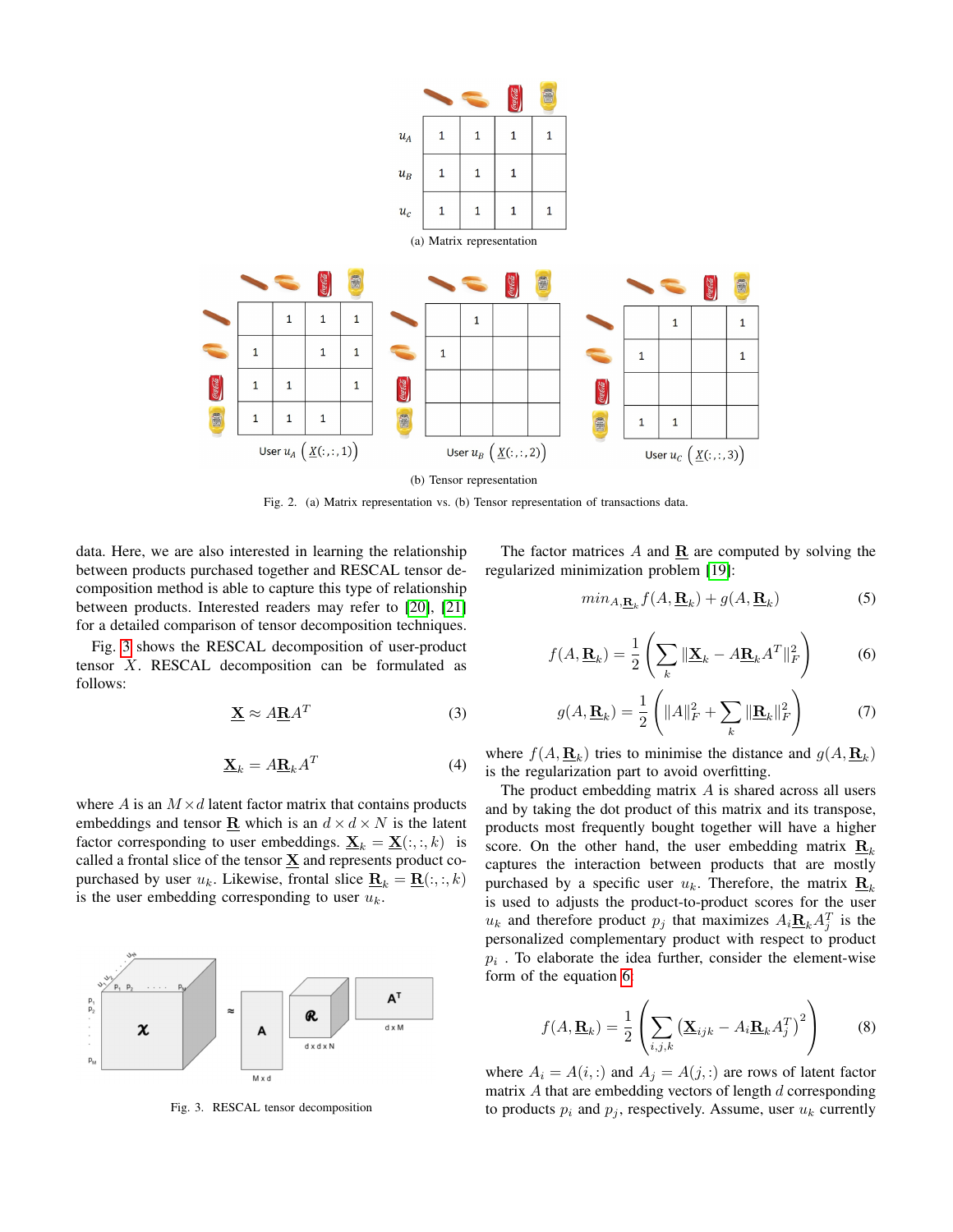has product  $p_i$  in their basket and our goal is to find a product that is complementary to  $p_i$ . To minimize  $f(A, R_k)$ , the term  $A_i \underline{\mathbf{R}}_k A_j^T$  should be as close as possible to the value  $\underline{\mathbf{X}}_{ijk}$ . If products  $p_i$  and  $p_j$  are frequently purchased together by user  $u_k$ , the value of  $\underline{\mathbf{X}}_{ijk}$  will be large and therefore the term  $A_i \underline{\mathbf{R}}_k A_j^T$  should be maximized. Given a product  $p_i$ , its complementary product  $p_i$  will have an embedding which is closest to the embedding corresponding to  $p_i$ , i.e. the dot product of  $A_i A_j^T$  will have the highest score. Thus, product(s) that maximize the following equations are considered as top  $N$  complementary products with respect to product  $p_i$ :

$$
\underset{j \in P \backslash B_{u_k}}{\arg \max} A_i \underline{\mathbf{R}}_k A_j^T \qquad i \in B_{u_k} \tag{9}
$$

## *B. Optimizing RESCAL Decomposition*

The algorithm to compute factor matrices in RESCAL decomposition performs alternating updates of matrices A and  $\underline{\mathbf{R}}_k$  for all k until  $\frac{f(A,\mathbf{R}_k)}{\|X\|_F^2}$  $\frac{(A,\mathbf{R}_k)}{\|X\|_F^2}$  converges to some small threshold or a maximum number of iterations is exceeded.

For a large-scale dataset with millions of users and thousands of products, we will have a huge sparse tensor, and the alternating algorithm is very slow and inefficient. RESCAL is a restricted form of TUCKER decomposition in which one of the modes is left uncompressed, i.e., one of the latent factors is the identity matrix. This restricted Tucker decomposition is known as Tucker-2 [\[18\]](#page-6-17). To speed up the decomposition algorithm, we use Higher-Order Singular Value Decomposition (HOSVD) algorithm [\[22\]](#page-6-21)to approximate factor matrices. HOSVD algorithm does not compute the optimal solution, however, it is very popular due to its simplicity. HOSVD algorithm computes the factor matrices by performing singular value decomposition on the matricized form of the tensor across each mode (dimension).

Moreover, performing tensor decomposition on such a large tensor requires lots of memory. To solve this problem, instead of performing decomposition on a single tensor containing all users' data, we split the tensor into smaller batches that only contain a subset of users and perform decomposition on each batch separately. This allows us to run the decomposition on datasets with millions of users. Also, adding new users to the dataset does not require retraining the model on the entire dataset and we can only train our model on the batch of recent users.

# *C. Optimizing Inference Time*

To achieve real-time inference, we need further improvements. With a large number of products in the dataset, computing product scores is very time-consuming and model inference time increases with the basket size. To find top-k products that maximize the score with respect to the current basket, we need to perform dot product between basket product embeddings and all other products in the dataset. To speed up the process, we use hashing technique by using Approximation Nearest Neighbor (ANN) indexing library, ANNOY<sup>[1](#page-4-1)</sup>. This

```
1https://github.com/spotify/ annoy
```
allows us to perform the approximate dot product efficiently. The dot product of two vectors is maximized when they are most similar to each other. We create the ANN index on all products in the dataset. For each basket, the query vector  $Q_i$  is  $A_i \underline{\mathbf{R}}_k$  for all products  $p_i \in B_{u_k}$  and we would like to find the products in the dataset which are closest to the query vector. Therefore, the inference problem can be rewritten as follows:

$$
\arg\max_{j \in ANN(Q_i)} Q_i A_j^T
$$
  
\n
$$
Q_i = A_i \mathbf{R}_k; \quad i \in B_{u_k}
$$
\n(10)

Now, instead of searching through all products in the dataset to find top-K recommendations, we only need to search through L products where  $L = |ANN(Q_i)| \ll M$ .

### IV. EXPERIMENTS

#### <span id="page-4-0"></span>*A. Dataset and Experiment Setup*

In our experiments we used Instacart public dataset pub-lished for Kaggle competition in [2](#page-4-2)017<sup>2</sup>. Th statistics of the Instacart dataset is reported in Table [I.](#page-4-3)

To split transaction data into train/validation/test sets, we follow the setting mentioned in [\[9\]](#page-6-8): Transactions are sorted chronologically. For each user, the most recent transaction is used for testing, the second-to-last transaction is used for validation and all other transactions are used for training. For users with only one transaction, it will be used for training, and for users with two transactions, the first transaction is used for training and the last one is used for testing.

# *B. Evaluation*

*1) Metrics:* We evaluate the performance of models with the following metrics: Recall@K, NDCG@K, and Precision@K. Recall@K measures the fraction of relevant items correctly recommended in the top-K items. NDCG@K (Normalized Discounted Cumulative Gain) is a ranking metric that uses position in the recommendation list to measure gain. Metrics are reported at K=10.

*2) Results:* To evaluate the performance of our method on the test dataset, we randomly select 80% of the products in the basket as input, and the rest of the products are used as reference for evaluation.

We compare our method with two baselines: **popularity**, and triple2vec [\[9\]](#page-6-8). Popularity method always recommends the most frequently purchased products by all users. For tensorbased and triple2vec methods, we report results for two different embedding dimensions 32 and 128 to better understand

<span id="page-4-3"></span><span id="page-4-2"></span><sup>2</sup>https://www.kaggle.com/c/instacart-market-basket-analysis/data

TABLE I INSTACART DATASET STATISTICS

| No. of transactions                         | 3,345,786 |
|---------------------------------------------|-----------|
| No. of users                                | 206,209   |
| No. of products                             | 49.684    |
| No. of products purchased at least 10 times | 42.987    |
| Average basket size                         | 10.10     |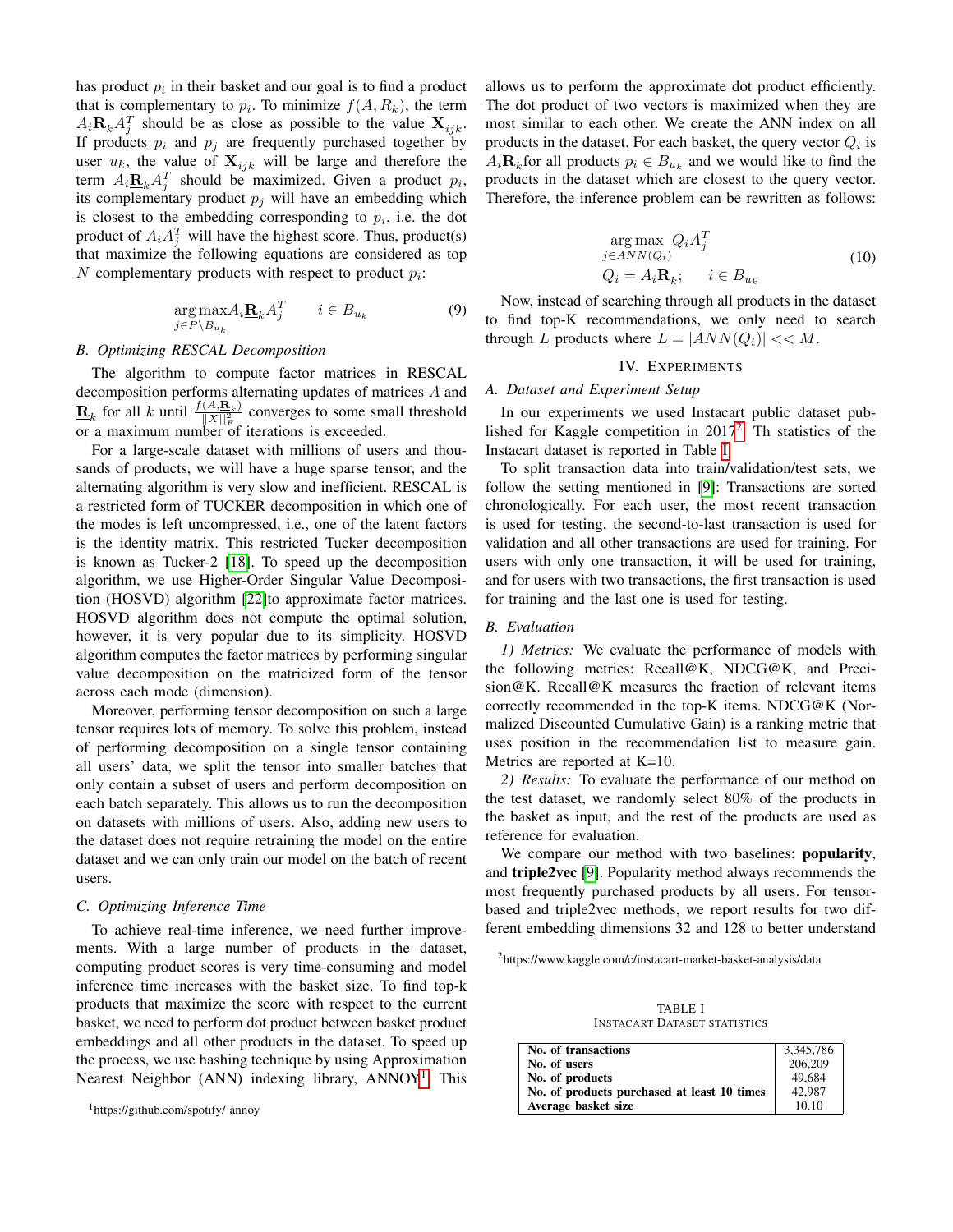<span id="page-5-1"></span>TABLE II PEFORMANCE OF THE PROPOSED MODEL VS. POPULARITY AND TRIPLE2VEC BASELINE METHODS.

| Method                 | Recall@10 | NDCG@10 | Precision $@10$ |
|------------------------|-----------|---------|-----------------|
| Popularity             | 0.104     | 0.081   | 0.029           |
| triple2vec $(d = 32)$  | 0.103     | 0.162   | 0.022           |
| tensor $(d = 32)$      | 0.145     | 0.172   | 0.037           |
| triple2vec $(d = 128)$ | 0.149     | 0.178   | 0.030           |
| tensor $(d=128)$       | 0.192     | 0.193   | 0.047           |

the impact of embedding dimension on the recommendation performance. Table [II](#page-5-1) shows the results. Popularity does not consider the context of the current basket and always recommends the most frequent products which might be irrelevant with respect to the current basket. The popularity method memorizes frequent purchases and lacks generalization power since it is unable to capture product semantics. However, customers are often loyal to certain products and brands and repeatedly purchase the same products and are reluctant to switch to some other products. Therefore, the popularity method achieves an acceptable performance by memorizing the shopping history of users. Our proposed tensor-based method outperforms popularity and triple2vec in all cases. A larger value of the embedding dimension  $(d=128 \text{ vs. } d=32)$ helps to better estimate the original tensor and thus improves the performance of the model.

We also evaluate the proposed method and triple2vec for novel product recommendations. Novel purchases are products that customer is purchasing for the first time. Introducing novel products to customers and encouraging them to purchase more products leads to larger basket size and higher GMV for the business. In the novel product recommendation experiment, we are interested to see how many of the top K recommended items are novel and the customer has never purchased them before. Sometimes customers are not aware of possible complementary products and novel recommendations give them the chance to try new complementary products that are frequently purchased by other customers. For the test data in this experiment, we only considered transactions including at least 3 novel products. These 3 novel products are used for inference and the rest of the basket is used as input of the recommender system. The result for the novel complementary recommendation is shown in Table [III.](#page-5-2) Both tensorbased method and triple2vec perform poorly in recommending novel products. They mostly recommend products that have already been purchased by the user. For future work, we aim to utilized coupled matrix-tensor factorization to leverage product features and improve the performance of novel product recommendations.

*3) Handling Cold-Start Users:* For new customers, we do not have a shopping history; therefore, it is not possible to have a personalized recommendation. In this case, we can either have a non-personalized recommendation and score products just based on the product embedding, or consider the average of all users' embeddings as the user embedding

<span id="page-5-2"></span>TABLE III PERFORMANCE OF THE PROPOSED MODEL VS. TRIPLE2VEC ON NOVEL COMPLEMENTARY PRODUCT RECOMMENDATION.

| Method                       | Recall@10 | NDCG@10 | Precision $@10$ |
|------------------------------|-----------|---------|-----------------|
| triple2vec-novel $(d = 32)$  | 0.012     | 0.0     | 0.005           |
| triple2vec-novel $(d = 128)$ | 0.015     | 0.0     | 0.007           |
| tensor-novel $(d = 32)$      | 0.010     | 0.0     | 0.005           |
| tensor-novel $(d = 128)$     | 0.013     | 0.0     | 0.006           |

for the new customer. In Table [IV](#page-6-22) we report the performance of the proposed model for the two mentioned cases. Here we only report the result for the embedding dimension 128 that achieves a higher performance.

The performance of personalized and non-personalized approaches to handle new users are about the same and both have an acceptable performance to deal with cold-start users.

*4) Evaluating inference time:* Here, We compare the inference time of the exact approach with the approximate method using ANNOY library. Table [V](#page-6-23) compares these two approaches for different basket sizes. The exact inference method which computes dot products between all product embedding, gets very slow as the basket size increases and makes it inapplicable.

#### V. CONCLUSIONS AND FUTURE WORK

<span id="page-5-0"></span>In this paper, we proposed a tensor-based model to address the complementary product recommendation task in online grocery shopping. A three-mode tensor was used to model product-product co-purchases by users. Next, RESCAL tensor decomposition technique was used to learn latent factors of the tensor that corresponding to product and user embeddings. These embeddings were utilized to infer complementary products given a current basket of a user. Tensor-based method outperforms popularity baseline and state-of-the-art triple2vec method. Tensor embedding performs poorly to predict novel products. In future, to improve the performance of the tensor method, we can consider product features as a side information and perform Coupled Matrix-Tensor Factorization (CMTF). CMTF will generate an embedding matrix corresponding to the product features which allows us to find similar products and use this information to increase the score for novel products.

To improve training process to handle large scale datasets, we performed decomposition on small tensors including a subset of users and their transactions. Decomposition mini-batches allows to train the model both in parallel and sequentially. If enough memory is available, one can take advantage and run the decomposition in parallel. However, in limited memory systems, we can perfectly run the model sequential but in a longer time. Moreover, we leveraged approximate nearest neighbor indexing library, ANNOY, to speed up the inference process and allow real-time inference.

# ACKNOWLEDGMENT

Research was supported by the National Science Foundation CDS&E Grant no. OAC-1808591. Any opinions, findings, and